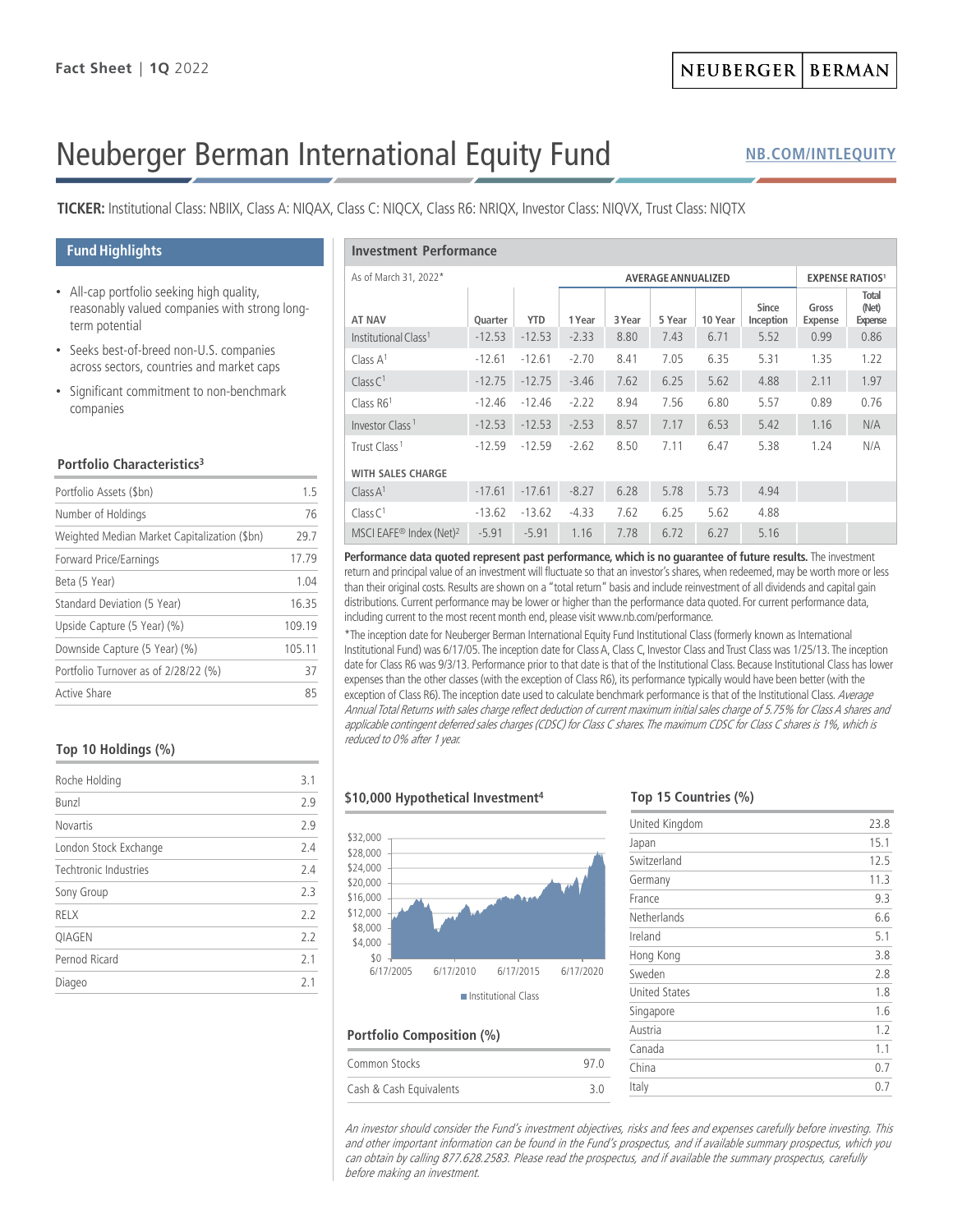#### **Sector Breakdown (%)5**

|                               | Fund           | Benchmark |
|-------------------------------|----------------|-----------|
| Industrials                   | 22.2           | 15.4      |
| Financials                    | 18.1           | 17.7      |
| <b>Health Care</b>            | 16.8           | 13.0      |
| Consumer Staples              | 11.5           | 10.2      |
| Information Technology        | 10.8           | 8.6       |
| <b>Consumer Discretionary</b> | 10.3           | 11.5      |
| Materials                     | 8.2            | 8.2       |
| Real Estate                   | 0.5            | 2.9       |
| <b>Communication Services</b> | 0.0            | 4.8       |
| Energy                        | 0.0            | 4.1       |
| Utilities                     | 0 <sub>0</sub> | 3.4       |

#### **Annual Returns (%)**

|      | Fund (Institutional Class) | Benchmark |
|------|----------------------------|-----------|
| 2021 | 13.61                      | 11.26     |
| 2020 | 13.87                      | 7.82      |
| 2019 | 27.86                      | 22.01     |
| 2018 | $-16.43$                   | $-13.79$  |
| 2017 | 27.16                      | 25.03     |
| 2016 | $-1.05$                    | 1.00      |
| 2015 | 2.13                       | $-0.81$   |
| 2014 | $-1.91$                    | -4.90     |
| 2013 | 18.03                      | 22.78     |
| 2012 | 18.77                      | 17.32     |
| 2011 | $-11.67$                   | $-12.14$  |

#### **Management Team**

## **ELIAS COHEN, CFA**

21 Years of Industry Experience

#### **THOMAS HOGAN, CFA**

23 Years of Industry Experience

Investing in foreign securities may involve greater risks than investing in securities of U.S. issuers, such as currency fluctuations, potential social, political or economic instability, restrictions on foreign investors, less stringent regulation and less market liquidity. To the extent that the Fund invests in securities or other instruments denominated in or indexed to foreign currencies, changes in currency exchange rates could adversely impact investment gains or add to investment losses. Investing in emerging market countries involves risks in addition to and greater than those generally associated with investing in more developed foreign countries. The governments of emerging market countries may be more unstable and more likely to impose capital controls, nationalize a company or industry, place restrictions on foreign ownership and on withdrawing sale proceeds of securities from the country, intervene in the financial markets, and/or impose burdensome taxes that could adversely affect security prices. In addition, the economies of emerging market countries may be dependent on relatively few industries that are more susceptible to local and global changes.

Foreign securities involve risks in addition to those associated with comparable U.S. securities. Additional risks include exposure to less developed or less efficient trading markets; social, political, diplomatic, or economic instability; trade barriers and other protectionist trade policies (including those of the U.S.); significant government involvement in an economy and/or market structure; fluctuations in foreign currencies or currency redenomination; potential for default on sovereign debt; nationalization or expropriation of assets; settlement, custodial or other operational risks; higher transaction costs; confiscatory withholding or other taxes; and less stringent auditing, corporate disclosure, governance, and legal standards. As a result, foreign securities may fluctuate more widely in price, and may also be less liquid, than comparable U.S. securities. Regardless of where a company is organized or its stock is traded, its performance may be affected significantly by events in regions from which it derives its profits or in which it conducts significant operations.

Markets may be volatile and values of individual securities and other investments, including those of a particular type, may decline significantly in response to adverse issuer, political, regulatory, market, economic or other developments that may cause broad changes in market value, public perceptions concerning these developments, and adverse investor sentiment or publicity.

From time to time, based on market or economic conditions, the Fund may have significant positions in one or more sectors of the market. To the extent the Fund invests more heavily in particular sectors, its performance will be especially sensitive to developments that significantly affect those sectors.

The COVID-19 health pandemic has negatively affected and may continue to affect the economies of many nations, individual companies and the global securities and commodities markets. This has impacted and may continue to impact the issuers of the securities held by the Fund.

Risk is an essential part of investing.

The composition, characteristics, sectors, and holdings of the Fund are as of the period shown and are subject to change without notice.

1. For Institutional Class, Class A, Class C and Class R6, total (net) expense represents, and for Investor and Trust Classes, gross expense represents, the total annual operating expenses that shareholders pay (after the effect of fee waivers and/or expense reimbursement). The Fund's investment manager has contractually undertaken to waive and/or reimburse certain fees and expenses of the Fund so that the total annual operating expenses are capped (excluding interest, taxes, brokerage commissions, acquired fund fees and expenses, dividend and interest expenses relating to short sales, and extraordinary expenses, if any; consequently, total (net) expenses may exceed the contractual cap) through 8/31/2025 for Class A at 1.21%, Class C at 1.96%, Class R6 at 0.75%, and Investor Class at 1.40%, Institutional Class at 0.85% and Trust Class at 2.00% (each as a % of average net assets). Absent such arrangements, which cannot be changed without Board approval, the returns may have been lower. Information as of the most recent prospectuses dated December 17, 2021, as amended and supplemented.

2. The MSCI EAFE Index (Net) (Europe, Australasia, Far East) is a free float-adjusted market capitalization index that is designed to measure the equity market performance of developed markets, excluding the US & Canada. The MSCI EAFE Index consists of 21 developed market country indices. Net total return indexes reinvest dividends after the deduction of withholding taxes, using (for international indexes) a tax rate applicable to non-resident institutional investors who do not benefit from double taxation treaties. The Fund may invest in many securities not included in the above-described index.

3. Figures are derived from FactSet as of 03/31/22. **The Forward Price/Earnings (P/E**) ratio is the weighted harmonic aggregate of the Forward P/E ratios of all the stocks currently held in the Portfolio. The Forward P/E ratio of a stock is calculated by dividing the current ending price of the stock by its forecasted calendar year Earnings Per Share (EPS). The forecasted EPS of a company is based on consensus estimates, not Neuberger Berman's own projections, and it may or may not be realized. In addition, any revision to a forecast could affect the market price of a security. By quoting them herein, Neuberger Berman does not offer an opinion as to the accuracy of, and does not quarantee, these forecasted numbers.. The ratio shown excludes companies with negative EPS. The Fund's Institutional Class was used to calculate **Beta**, a measure of the magnitude of a fund's past share price fluctuations in relation to the fluctuations in the stock market (as represented by the fund's benchmark). While not predictive of the future, funds with a beta greater than 1 have in the past been more volatile than the benchmark, and those with a beta less than 1 have in the past been less volatile than the benchmark. **Standard Deviation** is a statistical measure of portfolio risk. The Standard Deviation describes the average deviation of the portfolio returns from the mean portfolio return over a certain period of time. The wider the typical range of returns, the higher the Standard Deviation of returns, and the higher the portfolio risk. **Upside Capture** is a statistical measure of an investment manager's overall performance in up-markets. The up-market capture ratio is used to evaluate how well an investment manager performed relative to an index during periods when that index has risen. The ratio is calculated by dividing the manager's returns by the returns of the index during the up-market, and multiplying that factor by 100. **Downside Capture** is a statistical measure of an investment manager's overall performance in down-markets. The down-market capture ratio is used to evaluate how well or poorly an investment manager performed relative to an index during periods when that index has dropped. The ratio is calculated by dividing the manager's returns by the returns of the index during the down-market and multiplying that factor by 100. **Active Share** measures the percentage of mutual fund assets that are invested differently from the benchmark, and will range between 0% and 100%, Funds with an active share below 20% are likely to be pure index funds, while those with an active share between 20% and 60% are considered to be closet index funds.